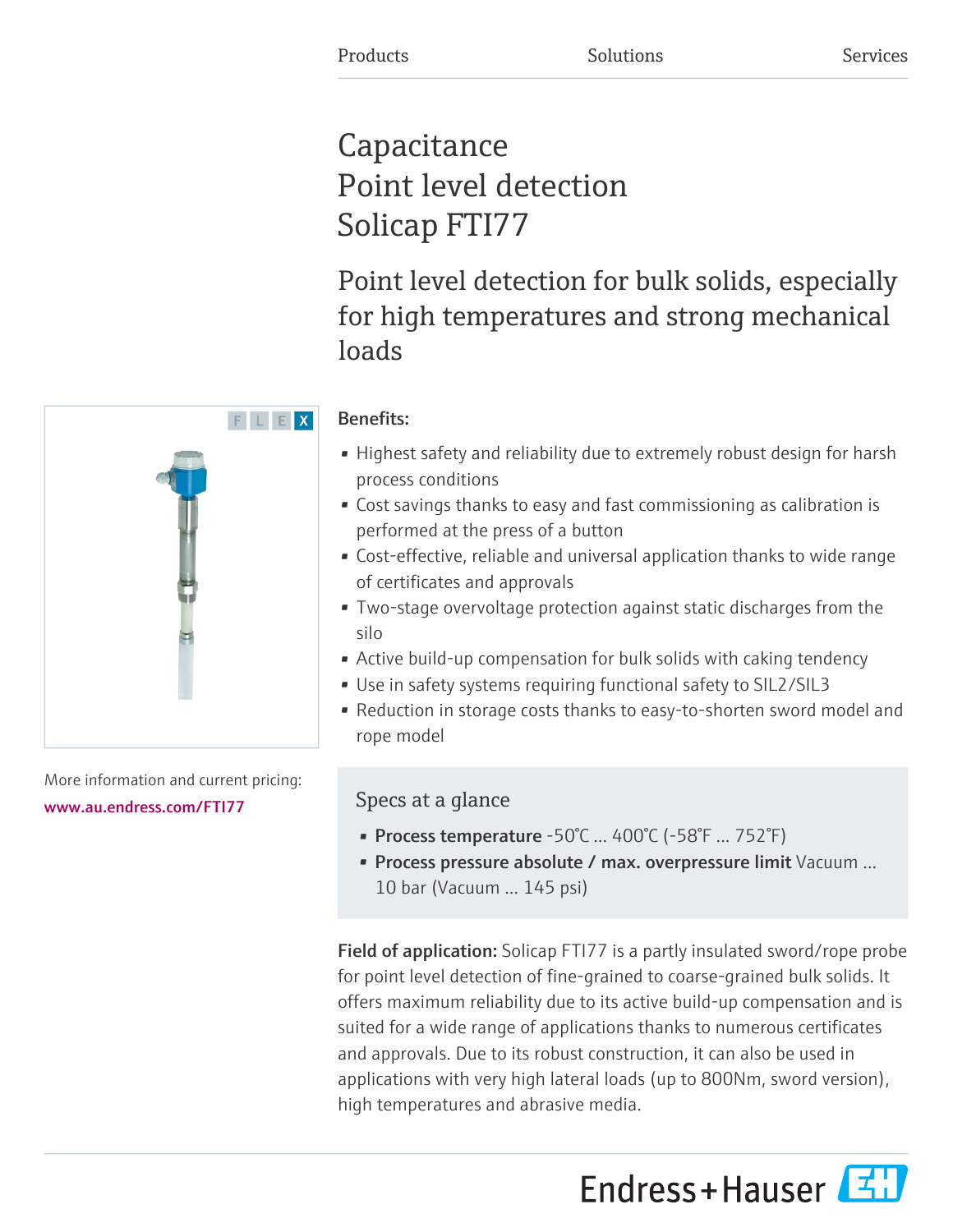# Features and specifications

Point Level / Solids Measuring principle

Capacitive Solid

# Characteristic / Application

Partly isolated sword probe / rope probe for very high temperatures High mech. lateral load

#### Specialities

Inactive length Active build-up compensation High lateral loading Extremely robust probe

#### Supply / Communication

19 ... 253V AC 10 ... 55V DC-PNP 19...253V AC bzw 10...55V DC 8/16mA, 11 ... 36V DC PFM 3-wire

### Ambient temperature

-50°C ... 70°C (-58°F ... 158°F)

#### Process temperature

-50°C ... 400°C (-58°F ... 752°F)

#### Process pressure absolute / max. overpressure limit

Vacuum ... 10 bar (Vacuum ... 145 psi)

### Main wetted parts

Ceramic, 316L, Steel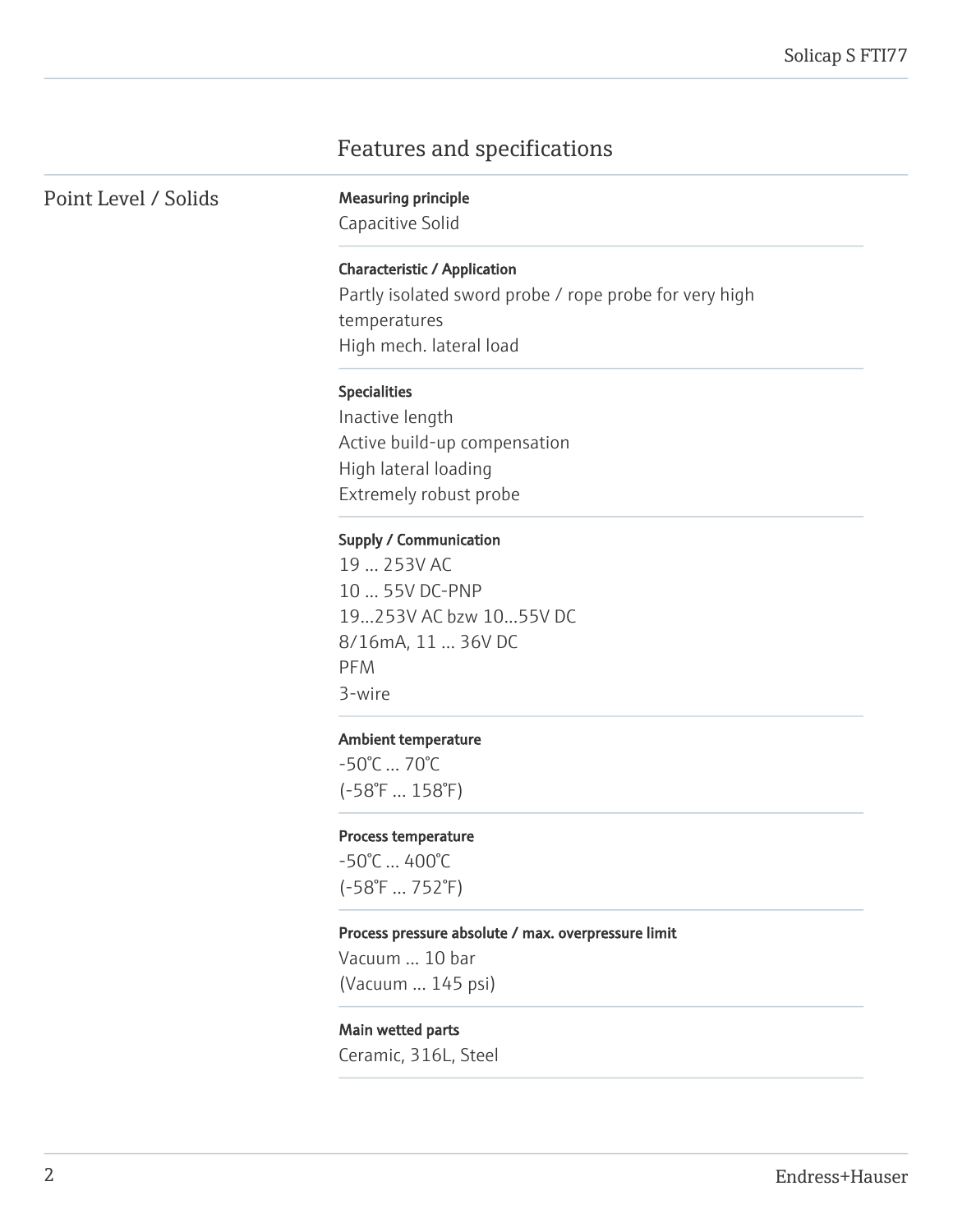# Point Level / Solids

### Max. tensile strength

Rope: 20 kN

# Process connection

Thread R1 1/2, NPT1 1/2 Flanges DN/ASME/JIS

# Sensor length

Rope: 0.5 ... 20m (1.6 ... 65ft) Sword: 0.2m ... 1m (0.6 ... 3.3ft) Inactive length: 0.1m ... 1m (0.3 ... 3.3ft)

# Communication

2- wire 19-253 VAC DC PNP Relais DPDT PFM 3-wire 8/16 mA

# Certificates / Approvals

ATEX, FM, CSA, IEC Ex, EAC

# Safety approvals

SIL

# Design approvals

EN 10204-3.1

# **Components**

PFM: FTC325, FTC625, FTC470Z, FTC471Z 3-wire: FTC325

# Application limits

DK min. 2.5